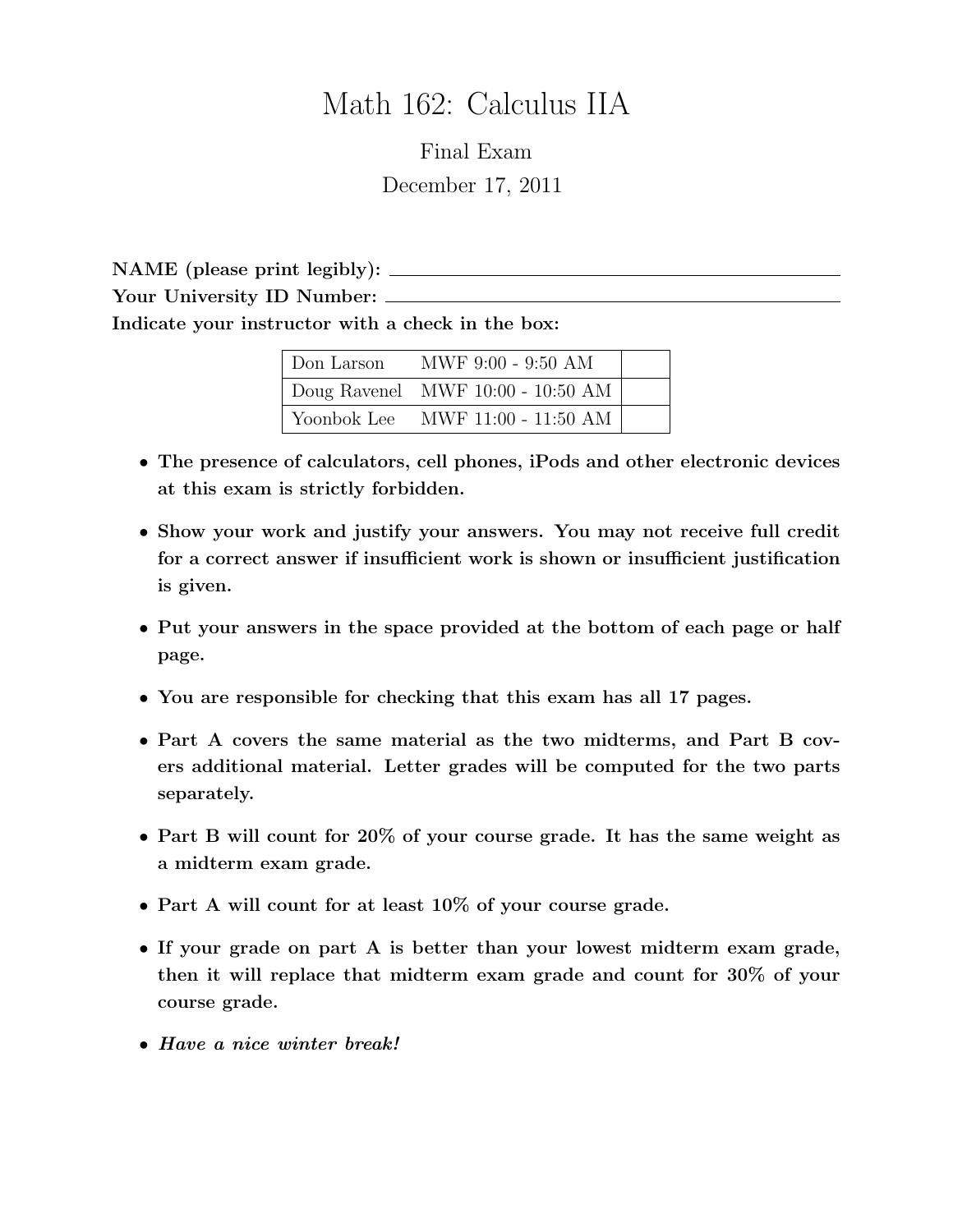| Part A          |              |              |  |  |
|-----------------|--------------|--------------|--|--|
| <b>QUESTION</b> | <b>VALUE</b> | <b>SCORE</b> |  |  |
| 1               | 20           |              |  |  |
| $\overline{2}$  | 20           |              |  |  |
| 3               | 15           |              |  |  |
| 4               | 15           |              |  |  |
| 5               | 20           |              |  |  |
| 6               | 10           |              |  |  |
| <b>TOTAL</b>    | 100          |              |  |  |

| Part B          |              |                        |  |  |
|-----------------|--------------|------------------------|--|--|
| <b>QUESTION</b> | <b>VALUE</b> | $\operatorname{SCORE}$ |  |  |
|                 | 20           |                        |  |  |
| 8               | 20           |                        |  |  |
| 9               | 20           |                        |  |  |
| 10              | 20           |                        |  |  |
| 11              | 20           |                        |  |  |
| <b>TOTAL</b>    | 100          |                        |  |  |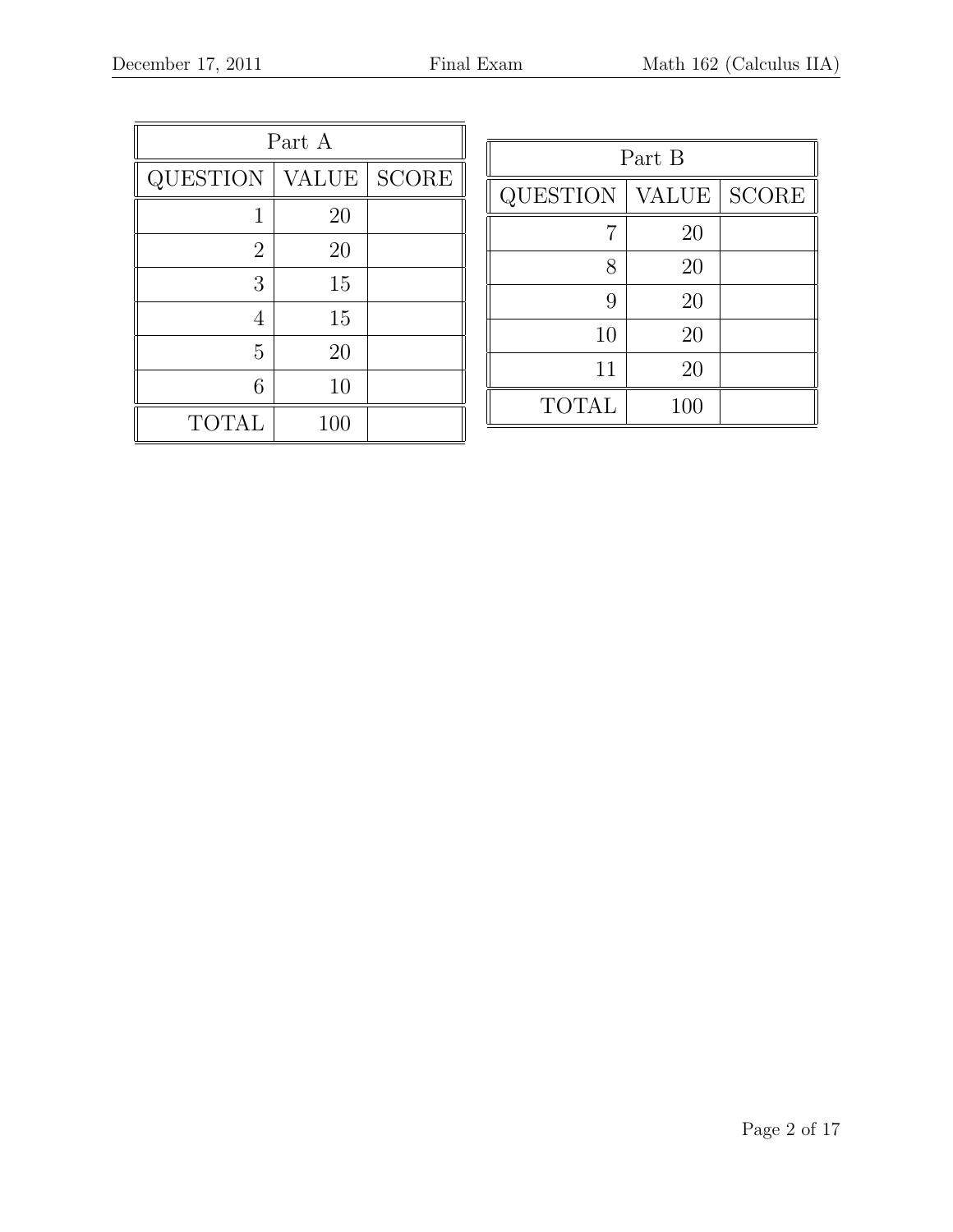# Part A

# 1. (20 points)

(a) Find the partial fraction expansion of

$$
\frac{1}{x^3 - x^2 - 6x}.
$$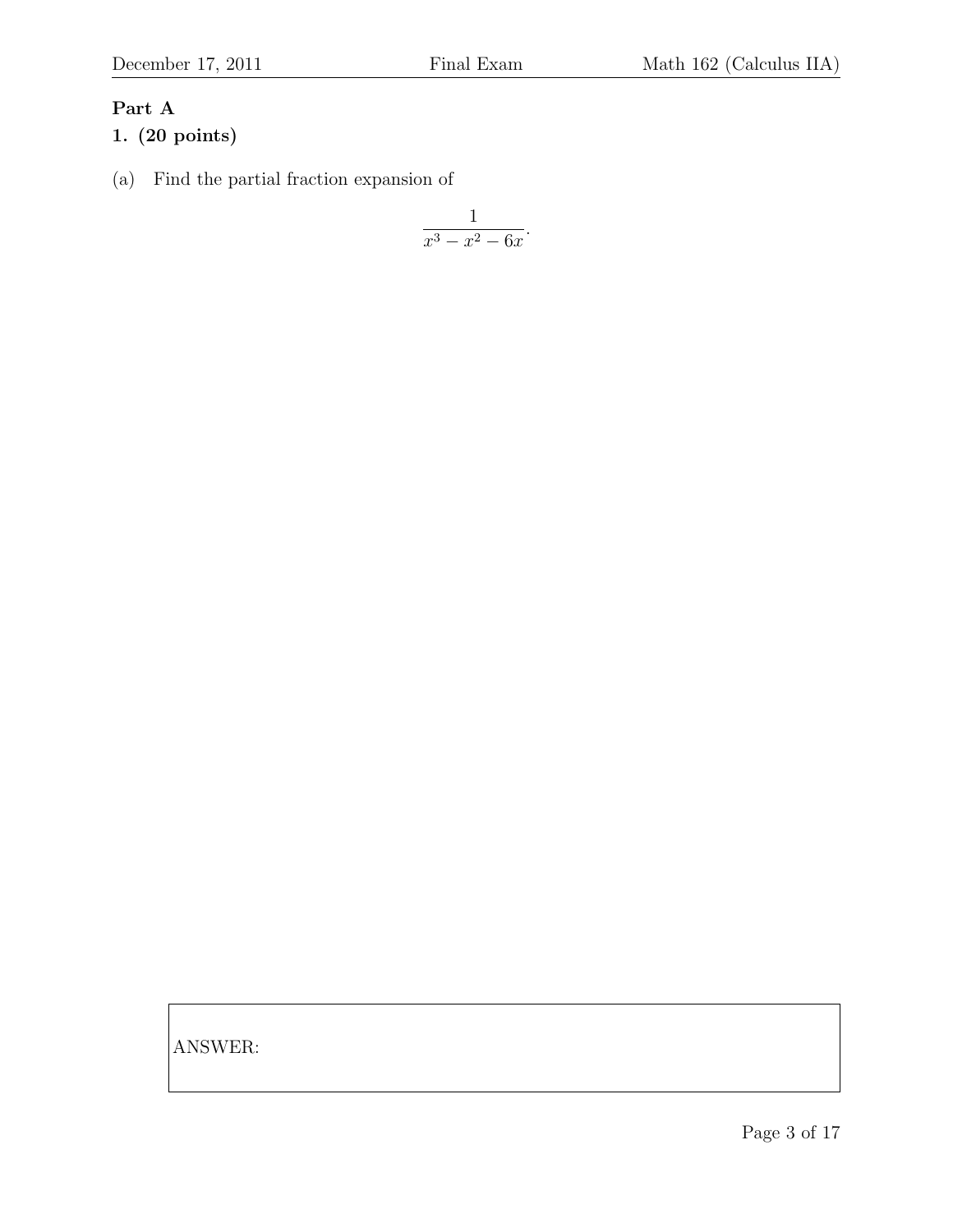(b) Calculate the integral

$$
\int \frac{1}{x^3 - x^2 - 6x} dx.
$$

NOTE: The first part of this problem was designed to help you do the second part. If you did the first part incorrectly, you will not get partial credit for "correctly" using the wrong partial fraction expansion to find the integral.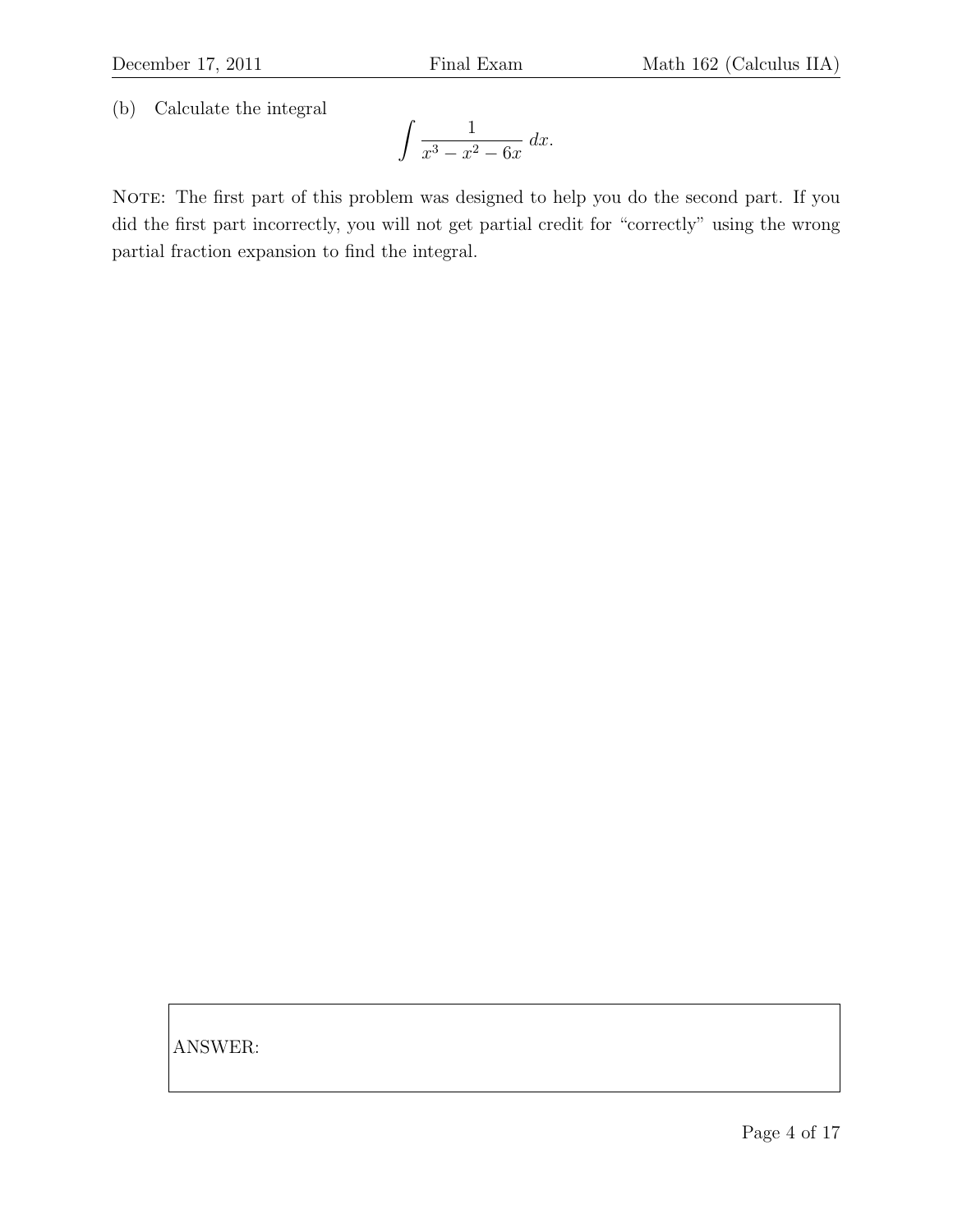#### 2. (20 points) Evaluate the integral

$$
\int \frac{x^2}{\sqrt{16 - x^2}} \, dx
$$

[Hint: You may find the identity  $sin(2\theta) = 2 sin \theta cos \theta$  useful.]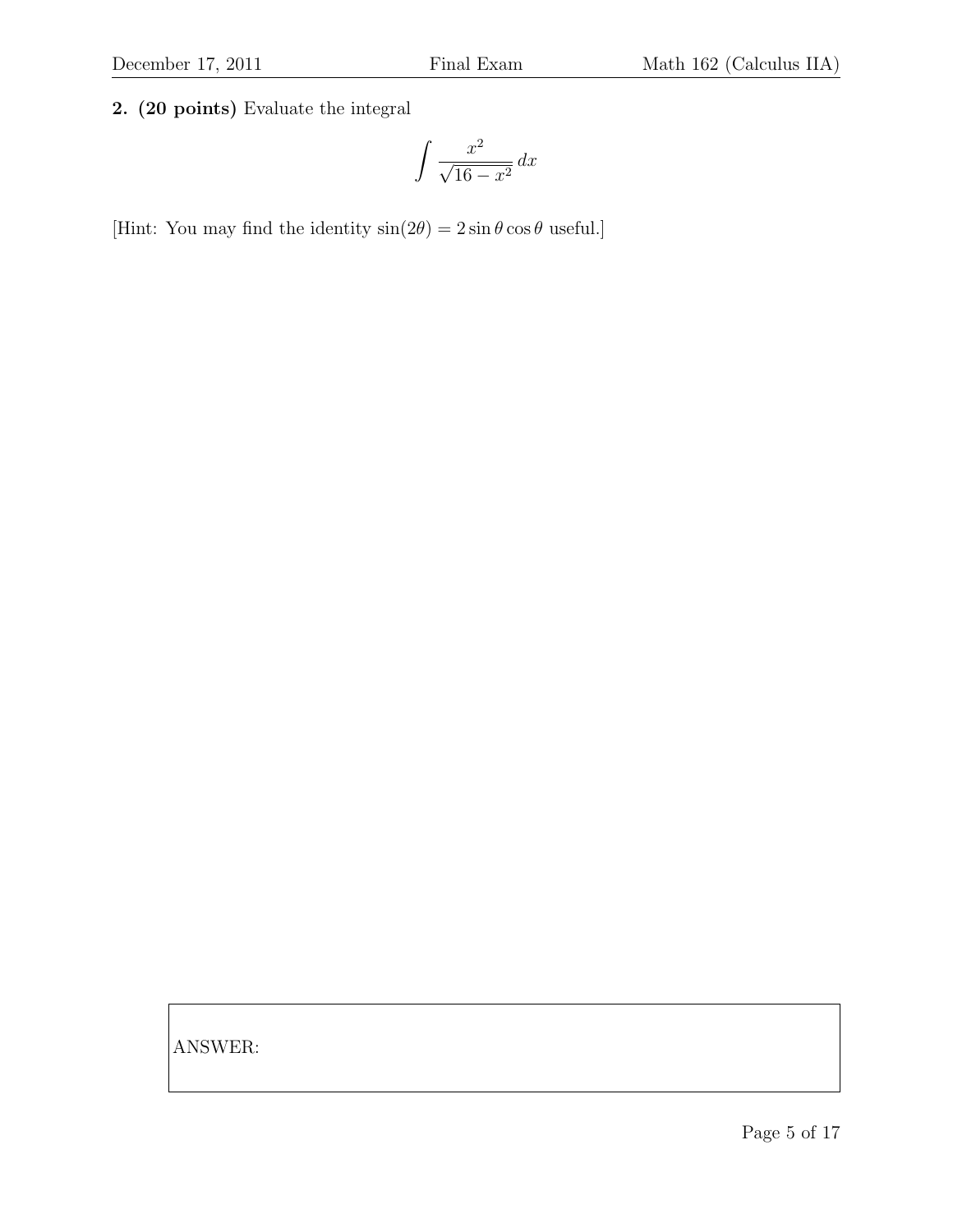3. (15 points) Find the volume of the solid obtained by rotating the region bounded by the curves  $y = x^4$ ,  $y = 0$ , and  $x = 1$  about the line  $x = 2$ .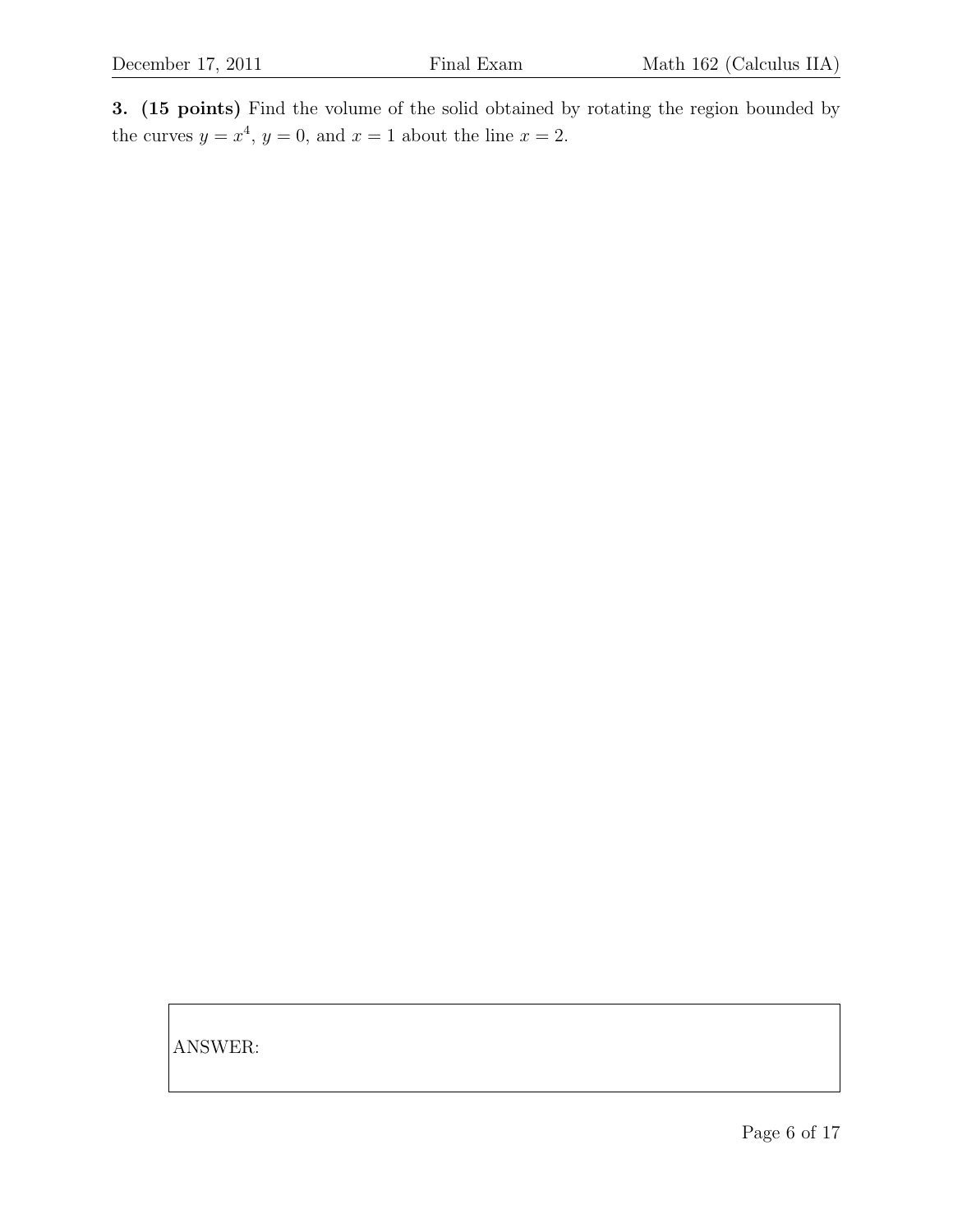#### 4. (15 points)

Evaluate the integral

 $\int \cos x \ln(\sin x) dx$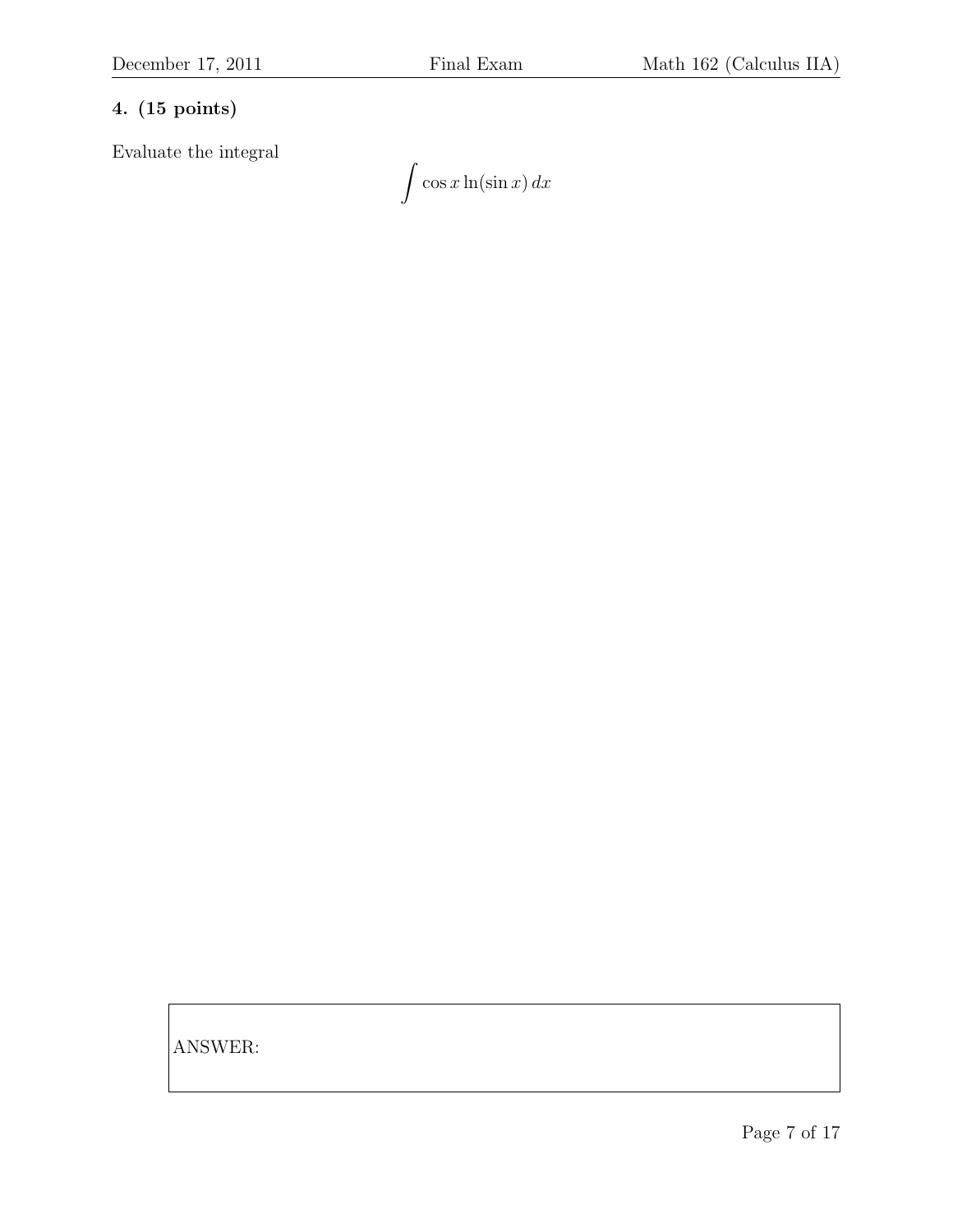5. (20 points) Find the arc-length of the cycloid  $x = t-\sin(t)$  and  $y = 1-\cos(t)$ ,  $t \in [0, 6\pi]$ . HINT: You may use the identity  $\sqrt{(1 - \cos t)/2} = |\sin(t/2)|$ . It is easier to find the length of one arch and triple it.

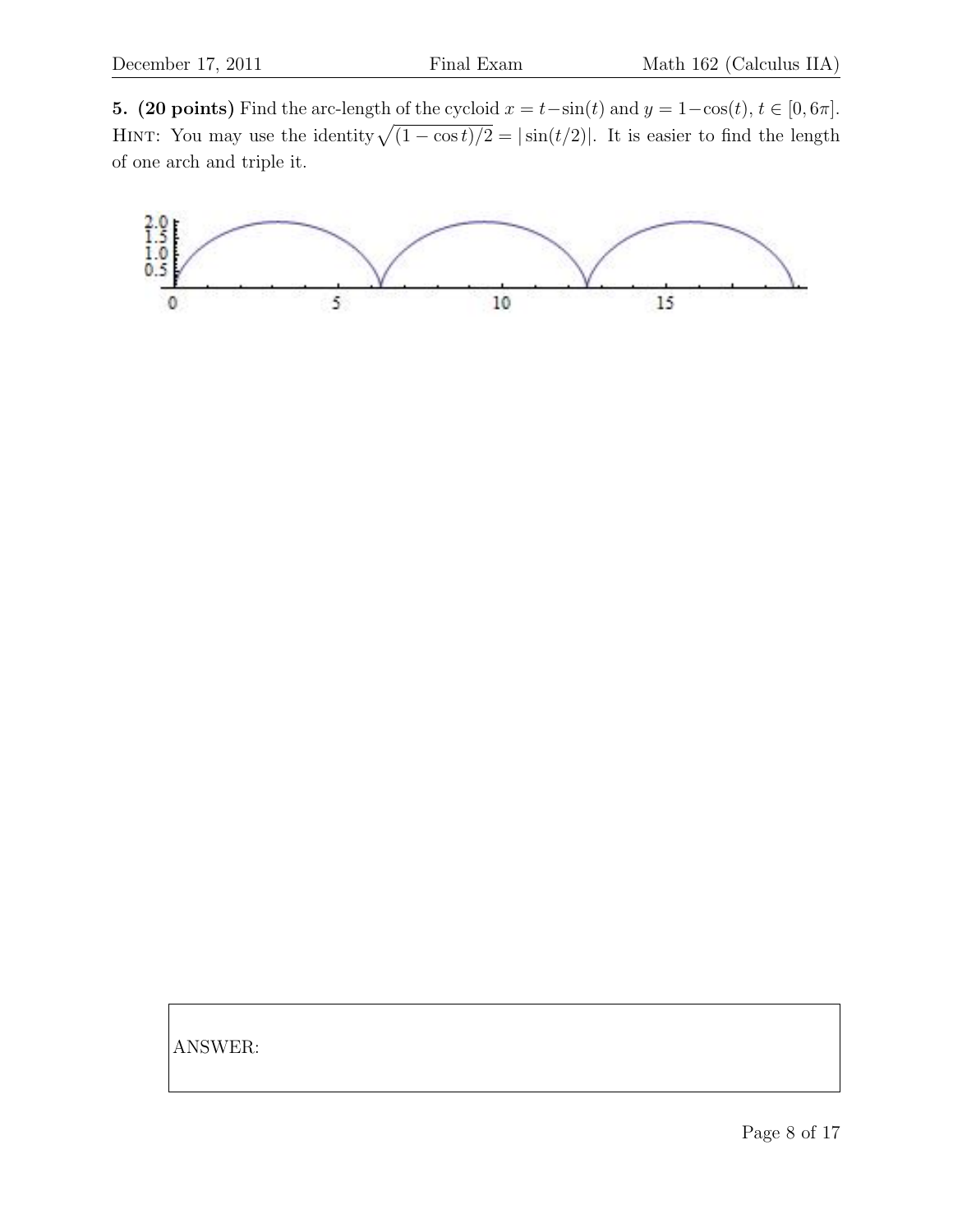#### 6. (10 points)

Find the area enclosed by one leaf in the three leafed rose defined in polar coordinates by  $r = \sin 3\theta$ .

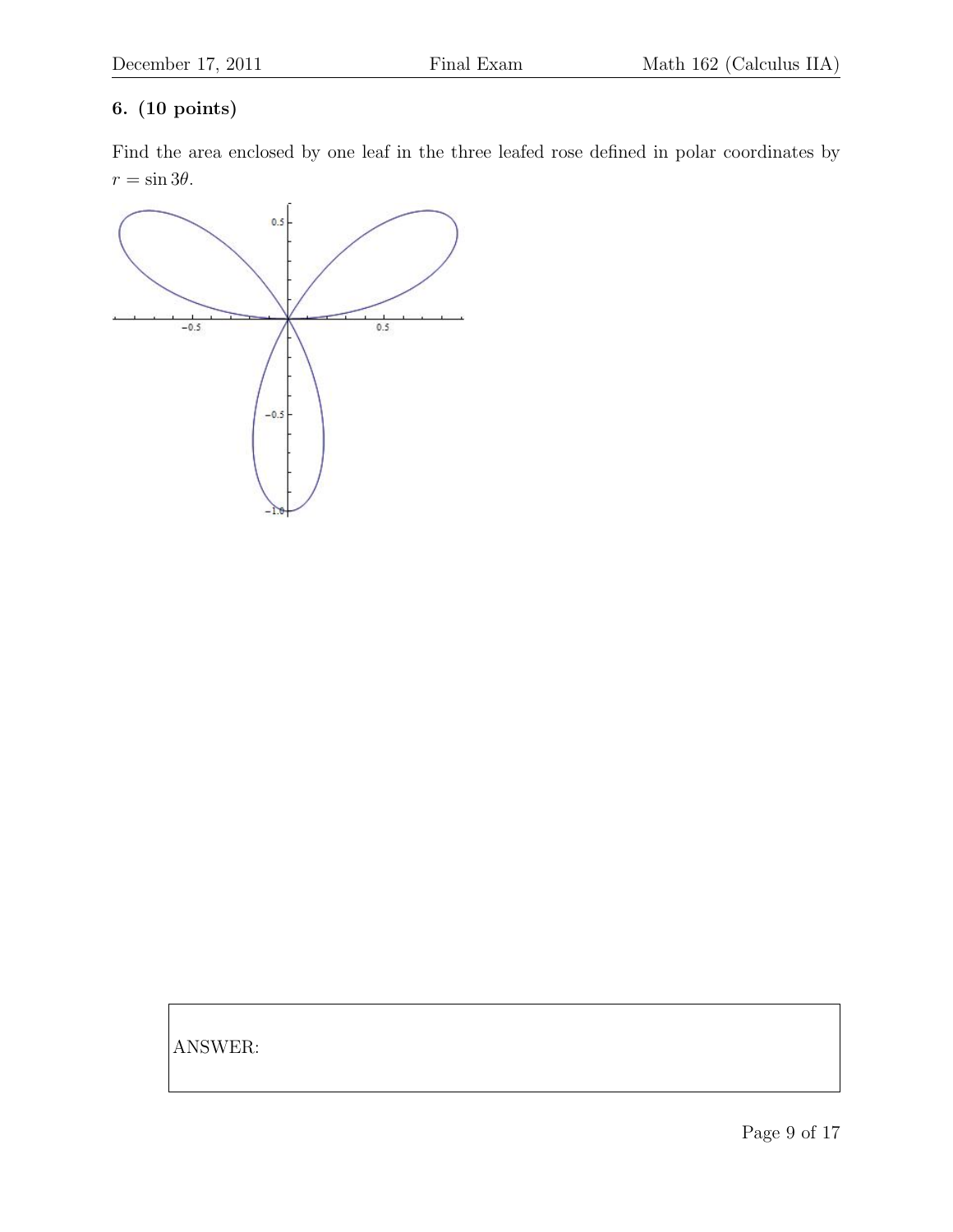#### Part B

# 7. (20 points)

(a) Find the Maclaurin series expansion of  $(\arctan x)/x$ , as well as the interval of convergence.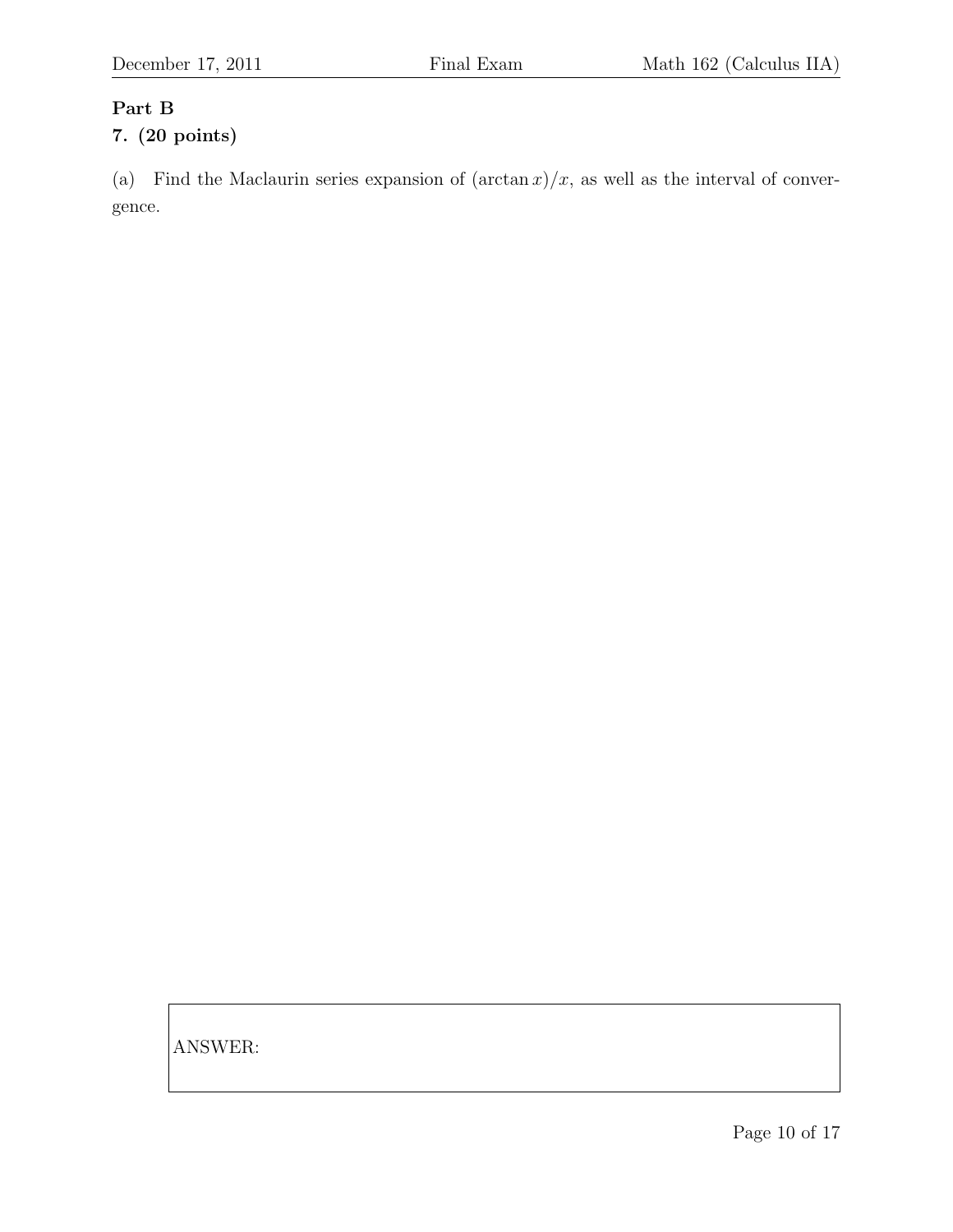b) Find the Maclaurin series for

$$
\int_0^x \frac{\arctan t}{t} dt,
$$

as well as the interval of convergence.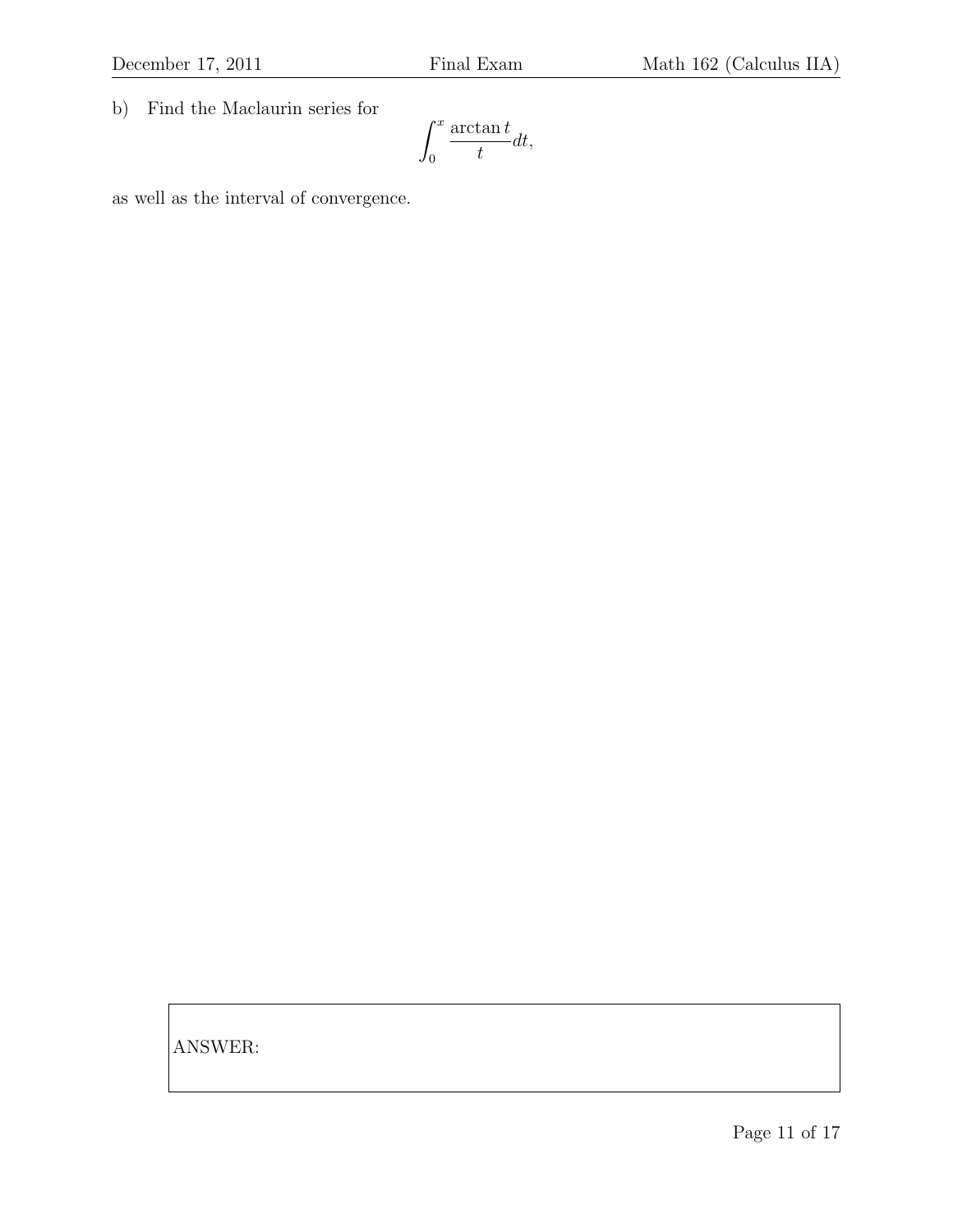### 8. (20 points)

(a) Find the Taylor series centered at 0 of the function  $\ln(1-x^3)$ , as well as radius and interval of convergence.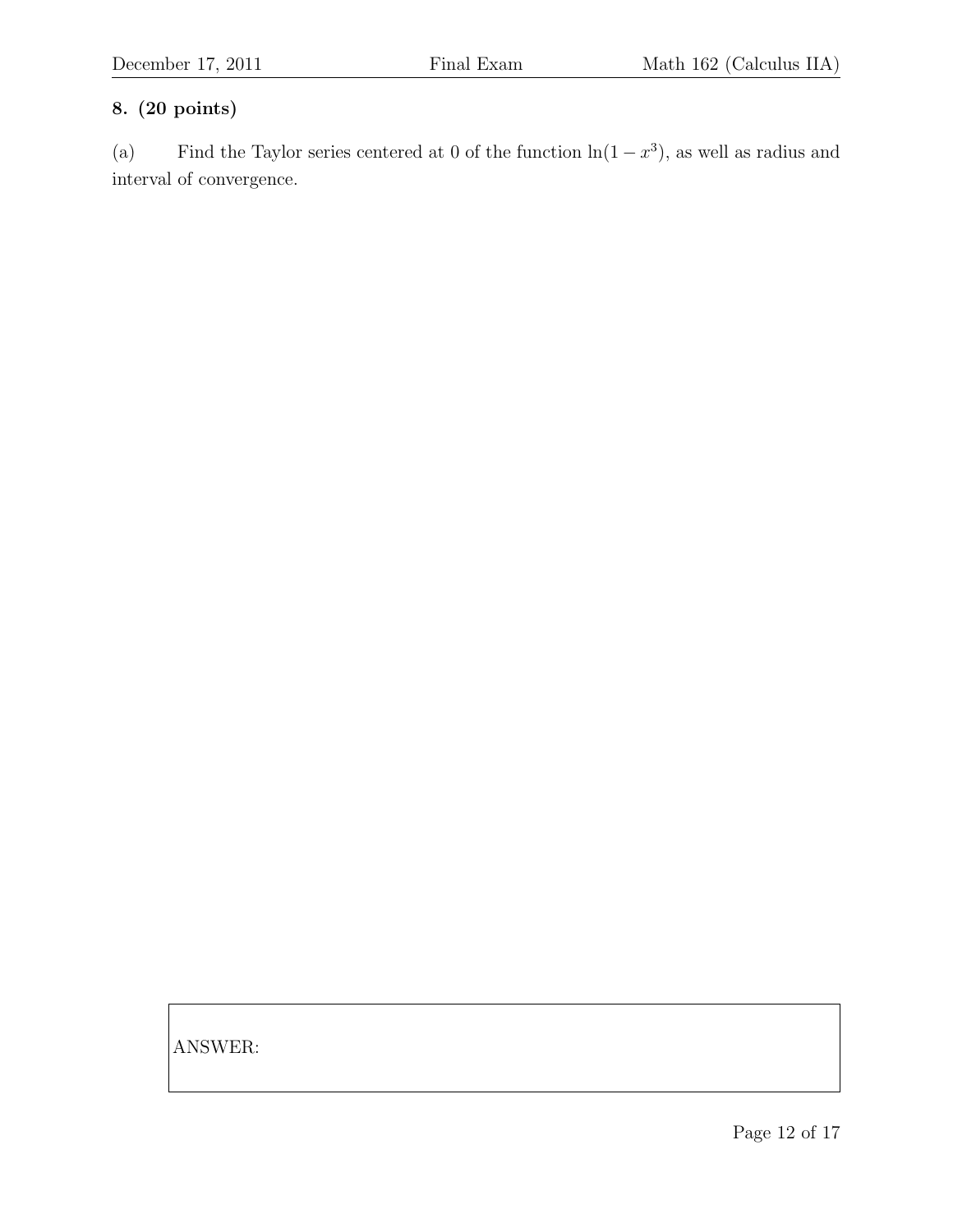(b) Write the integral

$$
\int_0^x \ln(1-t^3)dt
$$

as a power series in  $x$ .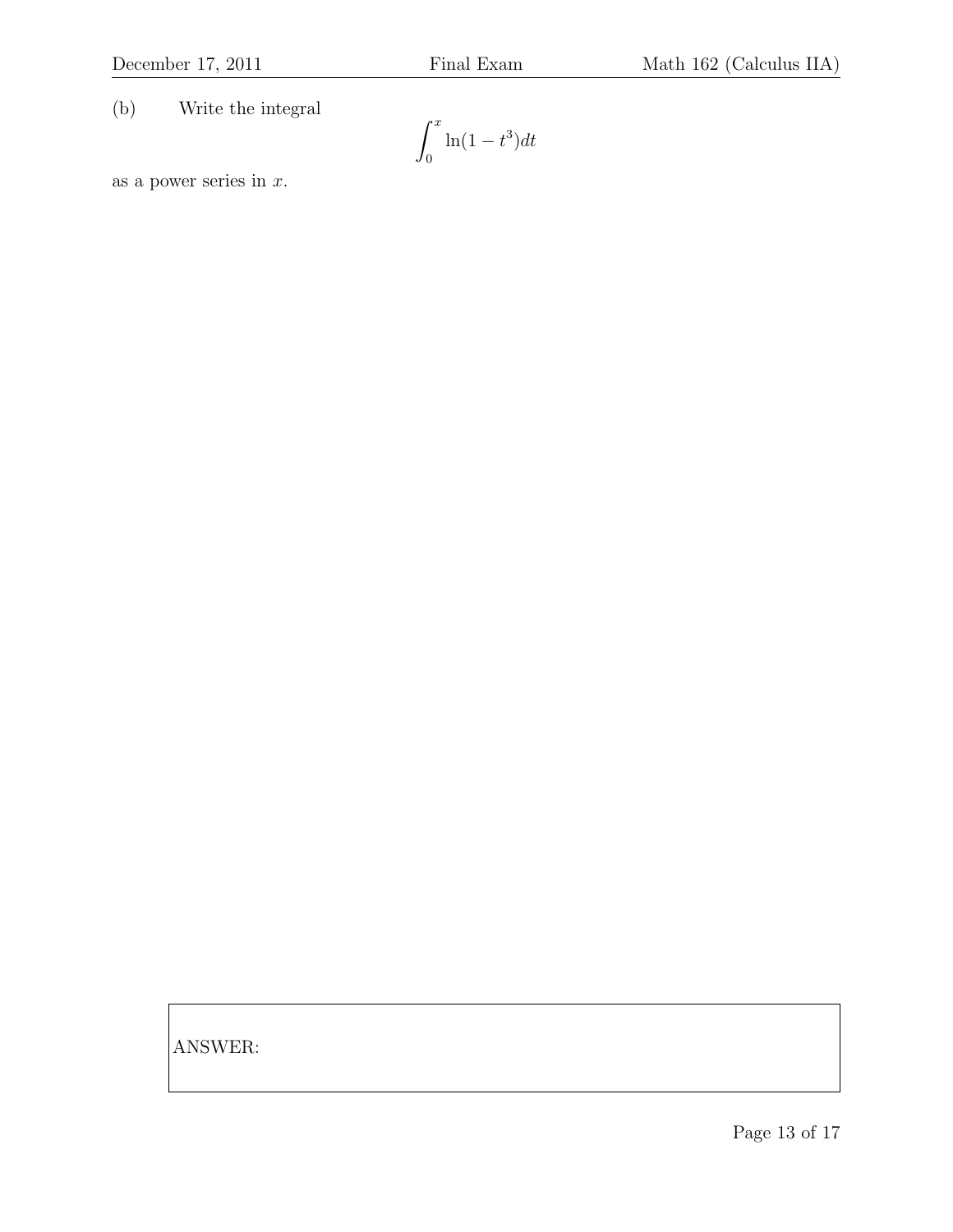9. (20 points) Find the radius of convergence and interval of convergence of the series

$$
\sum_{n=2}^{\infty} (-1)^n \frac{x^n}{2^n n (\ln n)^2}.
$$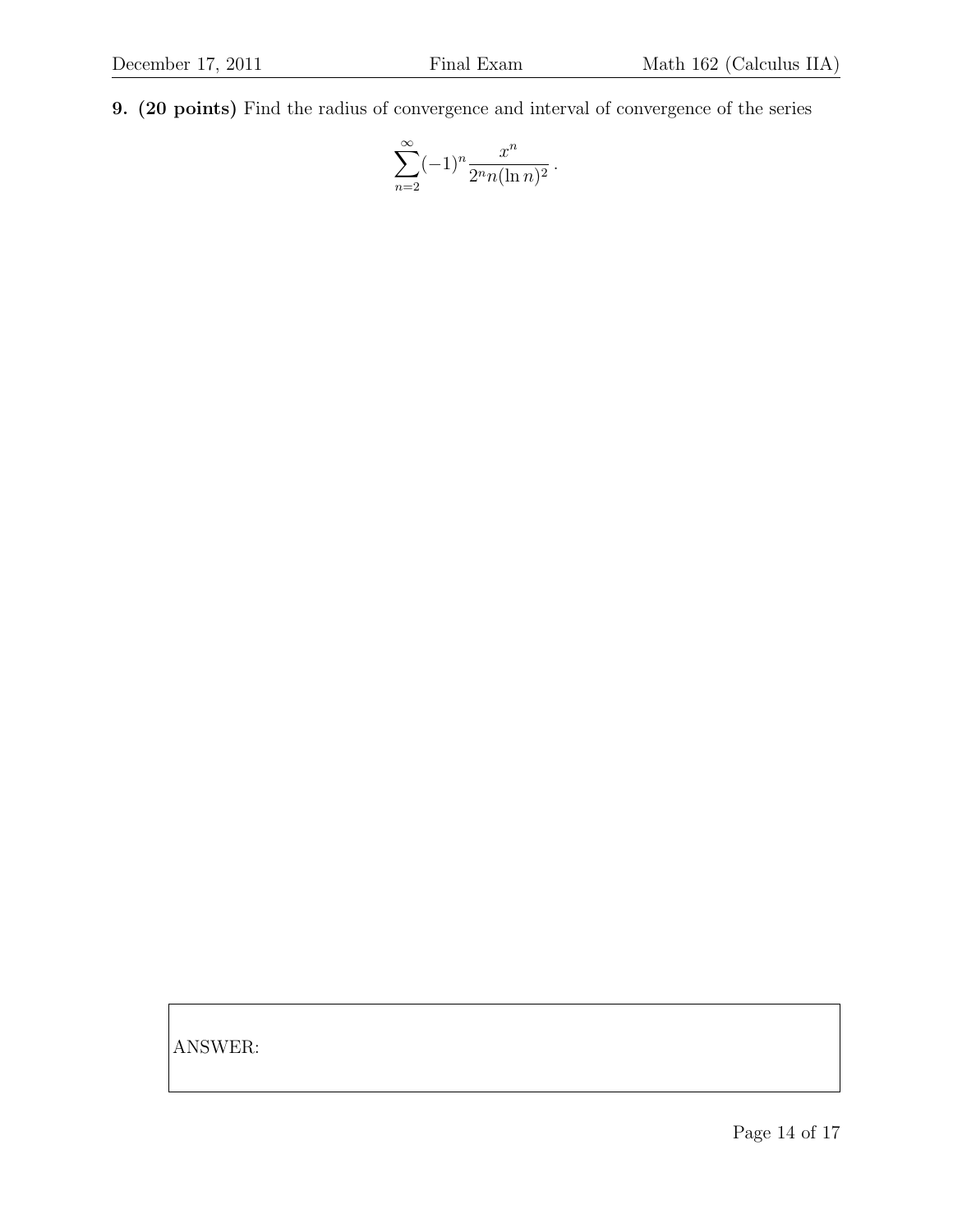# 10. (20 points)

Determine whether the series

$$
\sum_{n=2}^{\infty} (-1)^n \frac{1}{n(\ln n)^3}
$$

is absolutely convergent, conditionally convergent or divergent.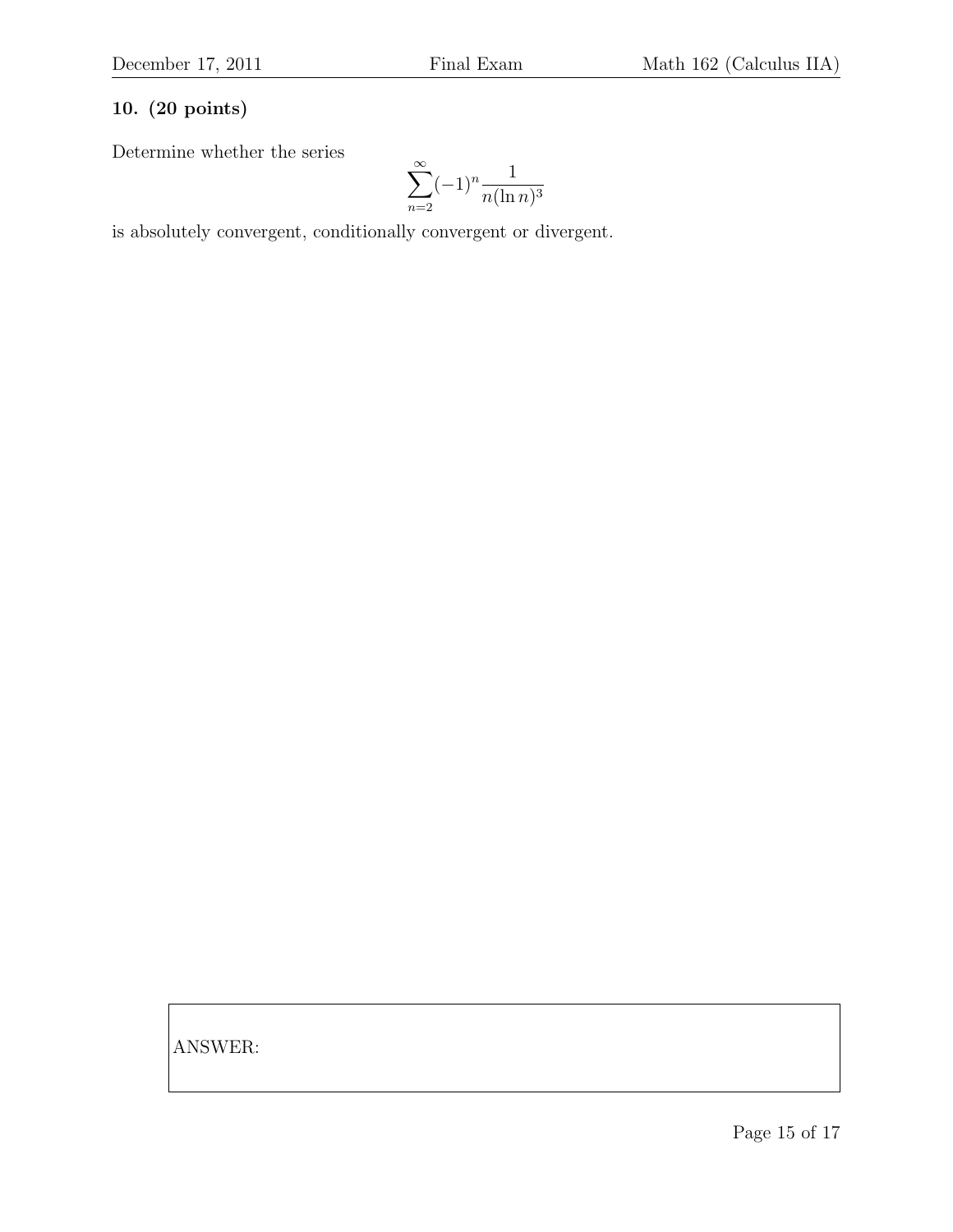#### 11. (20 points)

(a) Determine whether the series

$$
\sum_{n=1}^\infty\frac{(-2)^n}{(n!)^2}
$$

is absolutely convergent, conditionally convergent or divergent.